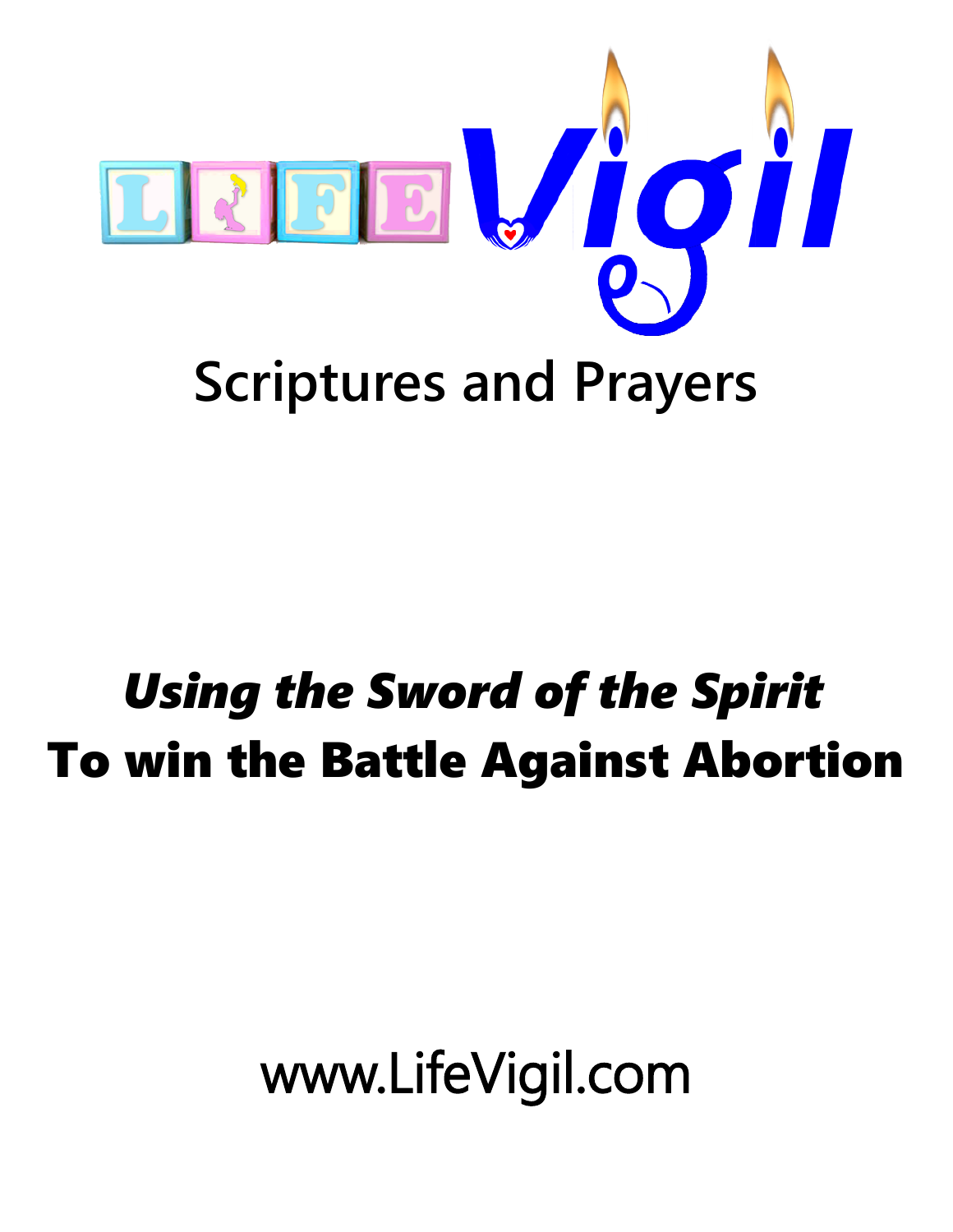## How to "pray to end abortion"

Do you believe that God can use your prayers today to help end the Abortion Holocaust in our community and nation?

God wants us to bring our petitions to Him, and He delights in answering our prayers (Luke 11:9-13), especially when we focus our attention on the "least of these" (Matthew 25:31-46).

But unless we seek to align our will with His will, our prayers may fall far short of their goal. Consider 1 John 5:14-15: "Now this is the confidence that we have in Him, that if we ask anything according to His will, He hears us. And if we know that He hears us, whatever we ask, we know that we have the petitions that we have asked of Him."

If you want to pray effectively, you need to first align your will with God's will!

Where can we discern the will of God? From the Bible! Where can we learn God's will for our prayer life? From the Bible, especially the Bible's prayer book, Psalms. In these scriptures, we will see how immensely God cares for little children and their mothers, and how intensely God wants the killing to end. Do you want to see babies and mothers saved from abortion? God wants it more! Do you want to live to see the day when our nation's Constitution is used to protect children and mothers from abortionists? God wants it more!

"You do not have because you do not ask. You ask and do not receive, because you ask amiss." (James 4:2b-3a)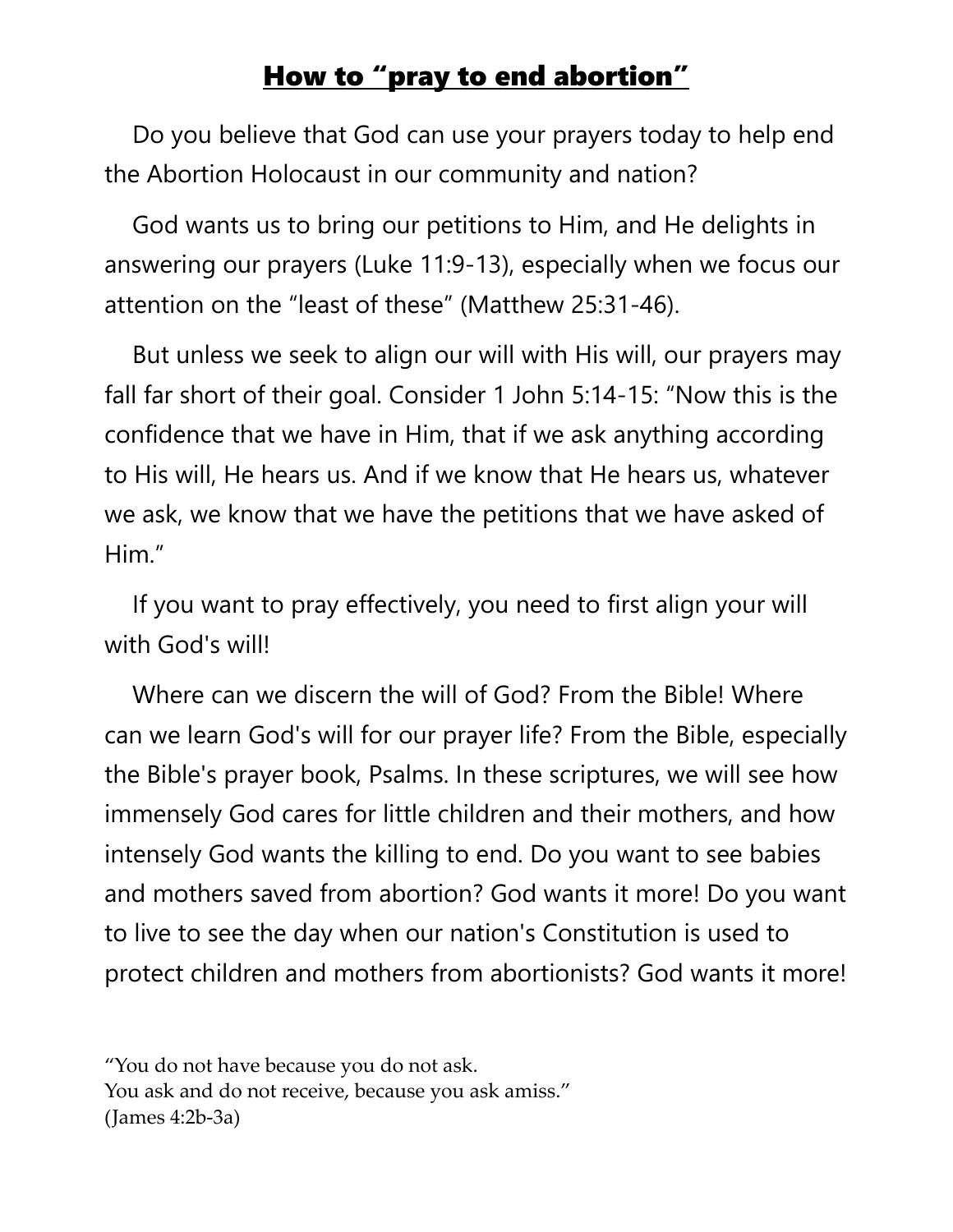## Using this prayer booklet

This prayer booklet focuses on using the book of Psalms as a prayer guide, helping us to align our hearts with God's heart during an hour of prayer outside an abortion chamber. Using a psalm as a prayer guide not only helps us know what to pray, but it keeps us on track, because God's Word is perfect.

As you use your voice to read a verse or sentence of scripture, pause and ask God's Holy Spirit how the verse speaks to the situation at hand. Then, pray accordingly. This booklet offers some suggested prayers inspired by the scriptures, but the best prayers will come from your heart, led by the Holy Spirit. Does a particular prayer not apply to you? Consider whether it applies to others here; intercede for them, standing in the gap through your prayers.

Don't be limited by the prayers provided here, but speak your own specific prayers, especially prayers which apply to specific situations which are happening here today.

The prayers provided here are not intended to be an interpretation or paraphrase of the scripture, but represent one possible response to what God speaks through His Word. Good communication often involves telling the other person how their ideas come across to you, so our communication with God can also be improved by responding in prayer to what He has written. Because of space limitations, many of the scriptures listed here are incomplete. Please consider using your own Bible to read the entire chapter of each scripture cited on each page.

Scriptures cited in this booklet are from the New King James version.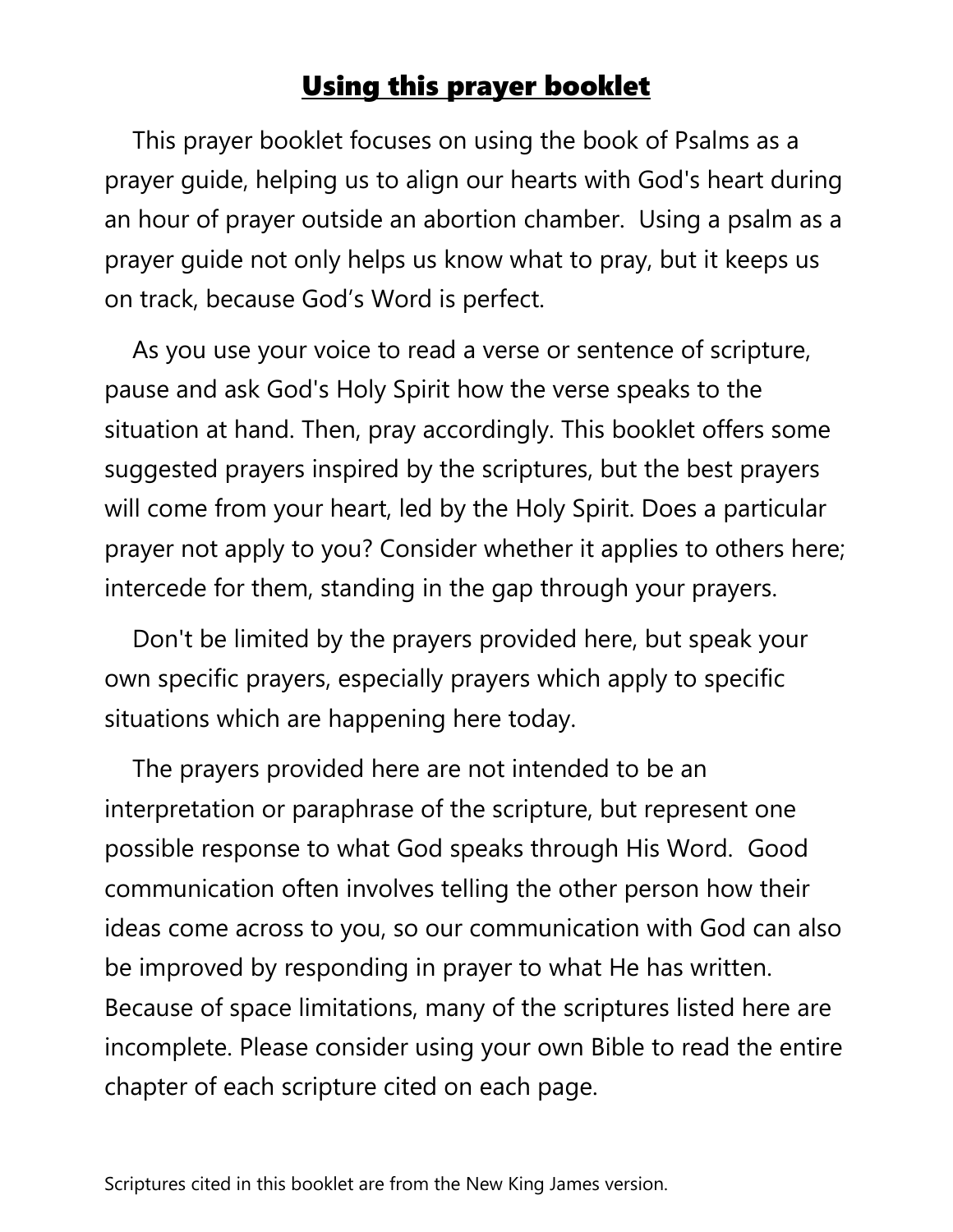#### **Psalm 139:1-6,14-18**

O Lord, You have searched me and known me*.* You know my sitting down and my rising up; You understand my thought afar off. You comprehend my path and my lying down, And are acquainted with all my ways. For there is not a word on my tongue, But behold, O Lord, You know it altogether. You have hedged me behind and before, And laid Your hand upon me. Such knowledge *is* too wonderful for me; It is high, I cannot attain it. For You formed my inward parts;

You covered me in my mother's womb. I will praise You, for I am fearfully and wonderfully made; Marvelous are Your works, And that my soul knows very well. My frame was not hidden from You, When I was made in secret, And skillfully wrought in the lowest parts of the earth. Your eyes saw my substance, being yet unformed.

And in Your book they all were written, The days fashioned for me, When as yet there were none of them.

How precious also are Your thoughts to me, O God!

How great is the sum of them! If I should count them, they would be more in number than the sand; When I awake, I am still with You.

#### **Psalm 95:6-9**

Oh come, let us worship and bow down; Let us kneel before the Lord our Maker. For He is our God, And we are the people of His pasture, And the sheep of His hand. Today, if you will hear His voice: "Do not harden your hearts, as in the rebellion, As in the day of trial in the wilderness, When your fathers tested Me; They tried Me, though they saw My work.

#### **Hebrews 3:12-15**

Beware, brethren, lest there be in any of you an evil heart of unbelief in departing from the living God; but exhort one another daily, while it is called "Today," lest any of you be hardened through the deceitfulness of sin. For we have become partakers of Christ if we hold the beginning of our confidence steadfast to the end, while it is said:

"Today, if you will hear His voice, Do not harden your hearts as in the rebellion." Heavenly Father, you are amazing! You see deep within my heart and mind right now, all of the good and all of the bad, every secret thought. Remove any thought that is not from You, and direct me toward the thoughts You desire.

You also know the secret thoughts of every pregnant mother who enters this place, and the thoughts of the family and friends who accompanied her here. By the authority of Jesus Christ, we take every thought captive today in obedience to You.

I praise You for creating me in my mother's womb, and for creating children in the wombs of the women who enter this place. We know You have already had many precious thoughts for these tiny children, even before their bodies began to be formed. You also have precious thoughts for their parents, even while they are being tempted by the devil. The evil deeds they plan to commit in this place are not hidden from Your eyes. Turn their hearts to You, O God!

May we all acknowledge You as our Creator and submit our lives to You today. May Your voice be heard by every mother, every father, every abortion staff member, every person in this place and outside. May Your Spirit empower the voices of those who will be speaking here today, that they may speak the words You want them to speak to every one of these precious people today.

Grant us the courage to speak not only Your words of love for each person, but also Your warnings about the deceitfulness of sin. Soften our hearts today, so that Your Spirit may use us to soften the hearts of others today.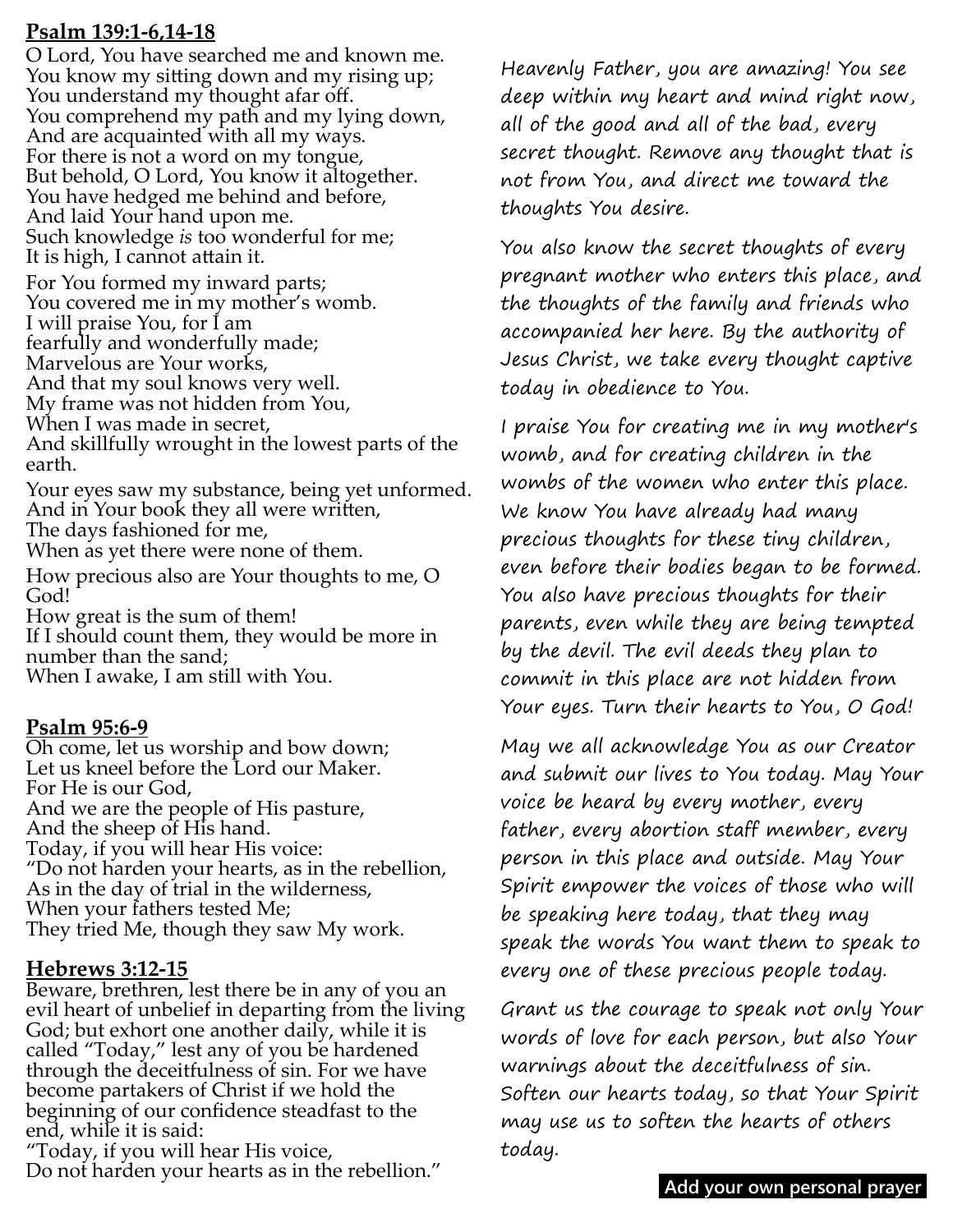O Lord, our Lord,

How excellent is Your name in all the earth, Who have set Your glory above the heavens! Out of the mouth of babes and nursing infants You have ordained strength (or praise), Because of Your enemies,

That You may silence the enemy and the avenger. When I consider Your heavens, the work of Your fingers,

The moon and the stars, which You have ordained,

What is man that You are mindful of him,

And the son of man that You visit him? For You have made him a litle lower than the angels,

And You have crowned him with glory and honor.

You have made him to have dominion over the works of Your hands;

You have put all things under his feet,

All sheep and oxen - Even the beasts of the field, The birds of the air, And the fish of the sea

That pass through the paths of the seas.

O Lord, our Lord,

How excellent is Your name in all the earth

#### **Psalm 138:6-8**

Though the Lord is on high, Yet He regards the lowly; But the proud He knows from afar. Though I walk in the midst of trouble, You will revive me; You will stretch out Your hand Against the wrath of my enemies, And Your right hand will save me. The Lord will perfect that which concerns me; Your mercy, O Lord, endures forever; Do not forsake the works of Your hands.!

#### **1 John 3:1-3**

Behold what manner of love the Father has bestowed on us, that we should be called children of God! Therefore the world does not know us, because it did not know Him. Beloved, now we are children of God; and it has not yet been revealed what we shall be, but we know that when He is revealed, we shall be like Him, for we shall see Him as He is. And everyone who has this hope in Him purifes himself, just as He is pure.

God, You are my Lord - the Lord of everything! You are Lord of every pregnant woman, Lord of every preborn child, and Lord of every abortionist. You are so perfect and holy it is beyond my comprehension. You are good, and Your plans are good.

You have a special purpose for children, in and out of the womb. You put children here to praise you, and through their praise to overthrow the enemy's stronghold. The devil doesn't want Your plan to be fulfilled in their lives. Let their voices be heard, Lord! Silence the enemy, Lord! Don't let the devil deceive these women into aborting these precious gifts.

I feel so insignificant in the shadow of Your infinite creation. I'm amazed that You care for me, and that Your heart breaks for even the smallest child who is killed.

But God, You have given us so much power, through Your grace! I am Your child, a child of the King. Even though I don't deserve it, You have given me the honor of being in Your family and the authority to overcome the forces of darkness. Thank You, Jesus, for working through me today. May Your glory be revealed in my life as I submit to You.

In the Name of the God of Life, and Jesus Christ who won the final victory over death through His blood, I take dominion over every force or person that would destroy an innocent child. God, help me to recognize the authority You have given me and to be willing to use that authority today, but help me also to remain under Your authority in everything I do today.

Help me to keep my eyes on You, as I allow You to purify my heart.

**Add your own personal prayer**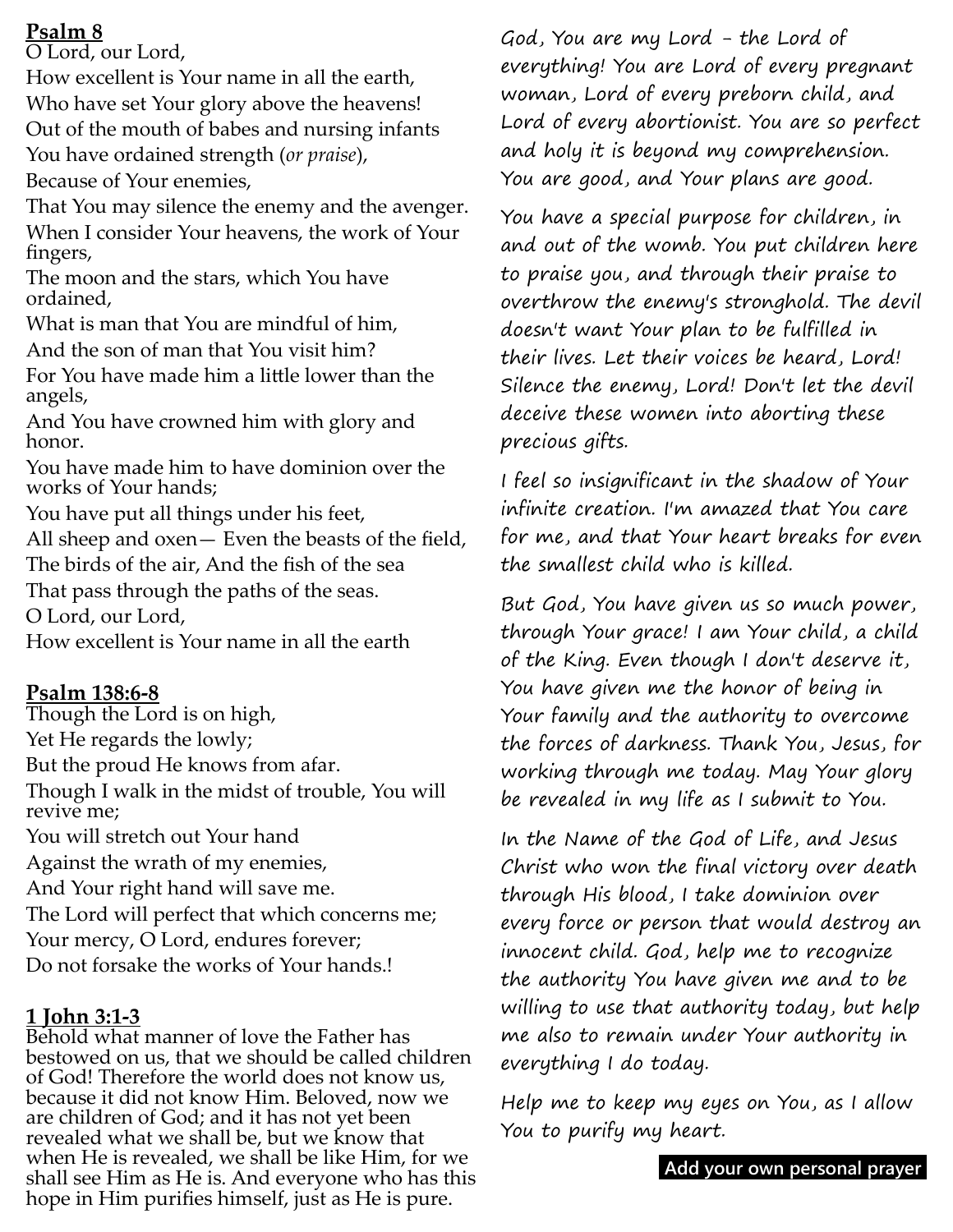**Psalm 97** The Lord reigns; Let the earth rejoice; Let the multitude of isles be glad! Clouds and darkness surround Him; Righteousness and justice are the foundation of His throne. A fire goes before Him, And burns up His enemies round about. His lightnings light the world; The earth sees and trembles. The mountains melt like wax at the presence of the Lord, At the presence of the Lord of the whole earth. The heavens declare His righteousness, And all the peoples see His glory. Let all be put to shame who serve carved images, Who boast of idols. Worship Him, all you gods. Zion hears and is glad, And the daughters of Judah rejoice Because of Your judgments, O Lord. For You, Lord, are most high above all the earth; You are exalted far above all gods. You who love the Lord, hate evil! He preserves the souls of His saints; He delivers them out of the hand of the wicked. Light is sown for the righteous, And gladness for the upright in heart. Rejoice in the Lord, you righteous, And give thanks at the remembrance of His holy name.

#### **Psalm 111:10**

The fear of the Lord is the beginning of wisdom; all who follow his precepts have good understanding. To him belongs eternal praise.

#### **Matthew 25:37-40**

 $\overline{m}$  Then the righteous will answer Him, saying, 'Lord, when did we see You hungry and feed You, or thirsty and give You drink? When did we see You a stranger and take You in, or naked and clothe You? Or when did we see You sick, or in prison, and come to You?' And the King will answer and say to them, 'Assuredly, I say to you, inasmuch as you did it to one of the least of these My brethren, you did it to Me.'"

It is my joy and privilege to submit to You and serve You today, Lord Jesus. You are my King and my God. You are so powerful, so perfect, but I am so undeserving. Yet You are so good to us! I am so amazed by the way You continue to shower us with Your grace.

With great anticipation I look forward to the day when I can join in the never-ending celebration of being in Your presence. You alone are worthy of my full attention and honor.

Keep my eyes on You at all times. Don't allow me to be distracted by anything that would seek to take Your place in my life. Remind me of the futility of seeking satisfaction through anyone or anything other than You.

I trust You with my eternal soul and with my fragile earthly life today. I also commit into Your hands the life of every tiny child who is killed In this place.

Help me to never forget that my true home is in heaven. Use me today, through Your Holy Spirit, to bring a taste of heaven here on earth. Give me a heavenly perspective on everything that happens here. Make me an ambassador of Your kingdom today, and keep me especially sensitive to Your presence in the lives of the children, no matter how small, no matter what condition they are in. Help me to be prepared to minister to anyone I encounter today in a way which acknowledges and honors You for your goodness and your grace which You so generously shower upon us.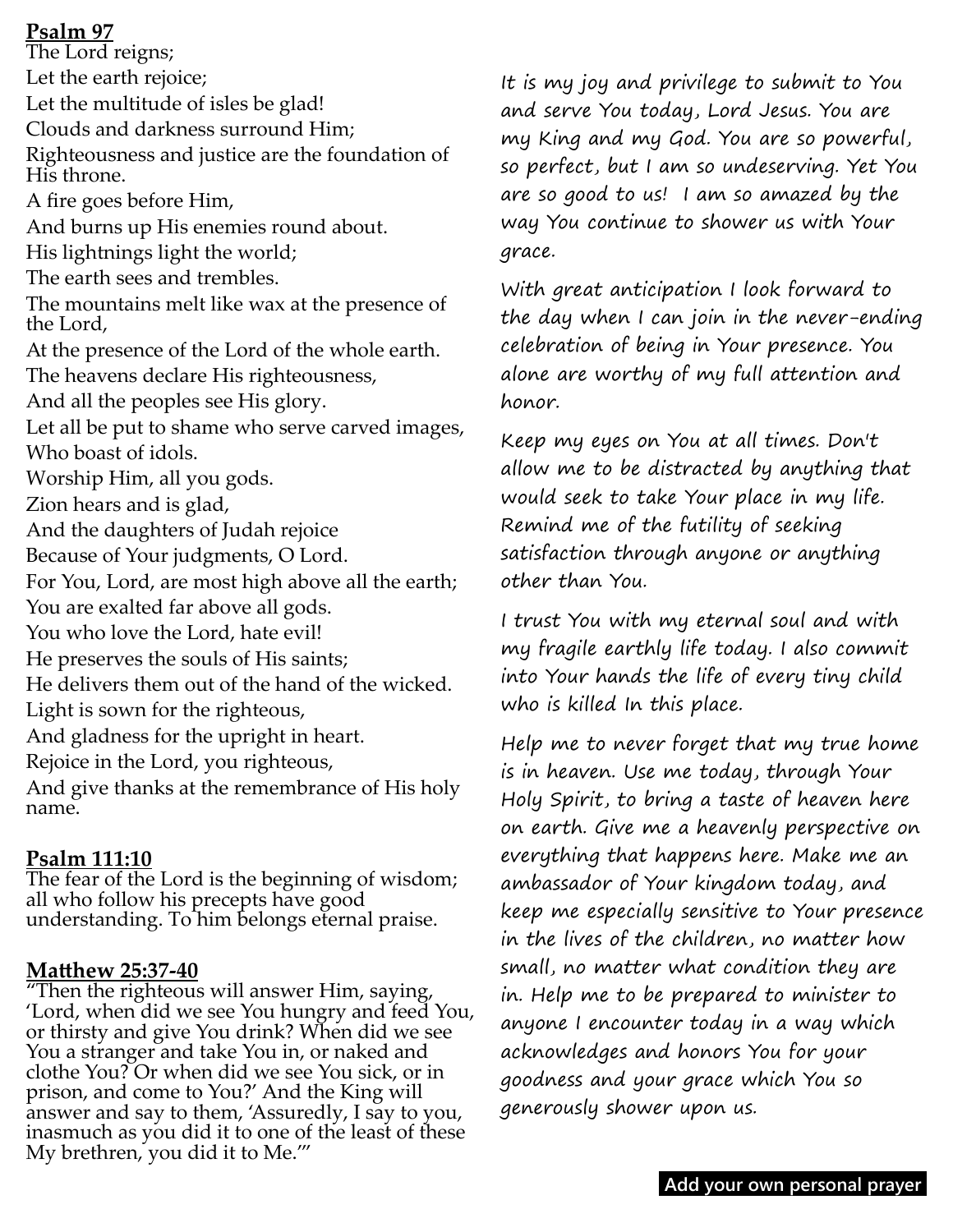#### **Psalm 141:1-2,5b-10**

Lord, I cry out to You; Make haste to me!

Give ear to my voice when I cry out to You.

Let my prayer be set before You as incense, The lifting up of my hands as the evening sacrifice...

For still my prayer is against the deeds of the wicked.

Their judges are overthrown by the sides of the clif,

And they hear my words, for they are sweet. Our bones are scattered at the mouth of the grave, As when one plows and breaks up the earth. But my eyes are upon You, O GOD the Lord; In You I take refuge;

Do not leave my soul destitute.

Keep me from the snares they have laid for me, And from the traps of the workers of iniquity. Let the wicked fall into their own nets, While I escape safely.

#### **Psalm 78:5-7**

For He established a testimony in Jacob, And appointed a law in Israel,

Which He commanded our fathers,

That they should make them known to their children;

That the generation to come might know them, The children who would be born,

That they may arise and declare them to their children,

That they may set their hope in God,

And not forget the works of God,

But keep His commandments….

#### **1 Peter 4:1-2,7**

Therefore, since Christ suffered for us in the flesh, arm yourselves also with the same mind, for he who has suffered in the flesh has ceased from sin, that he no longer should live the rest of his time in the flesh for the lusts of men, but for the will of God….

But the end of all things is at hand; therefore be serious and watchful in your prayers.

God, this is urgent! The evil things being done here need to stop! Don't let me lose focus of You because of the wickedness which takes place here.

Establish true justice in our courts, here in our community, in our state, and in our nation. Our adversary has filled the courts with His allies, so give Your people strategies to cause these unjust judges to protect the innocent children and mothers. Thank you for giving wise people the strategy of bypassing evil judges with a Constitutional Life Amendment, so that these judicial injustices can finally be brought to an end.

Many traps have been set for the innocent children and mothers in our land, Lord, but I ask You to turn those traps around – trap the judges and evil politicians by their own words, so that the children can escape safely!

Thank you for the good Constitutional foundation which was established when our nation began. May any laws which oppose Your laws be destroyed, so that the children You ordained will be protected both before and after their birth, and that they may come to know You as their God.

Give us Your grace to persevere, never losing hope during these times of great suffering and death. May our suffering lead us to surrender to our Lord who suffered for us on the cross, and overcome our fleshly lusts as You help us to set our hearts on following Your will..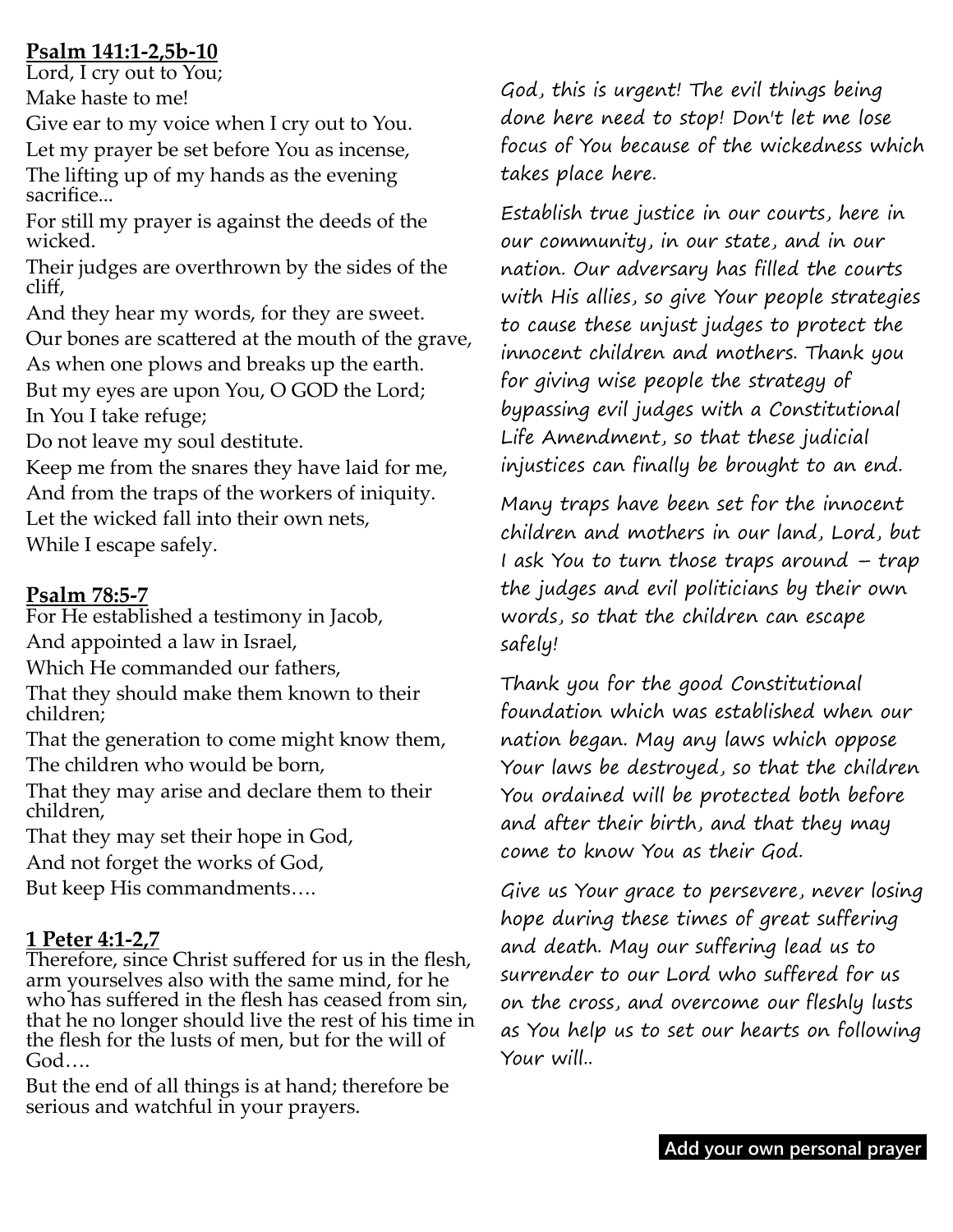Unless the Lord builds the house, They labor in vain who build it; Unless the Lord guards the city, The watchman stays awake in vain. It is vain for you to rise up early, To sit up late, To eat the bread of sorrows; For so He gives His beloved sleep. Behold, children are a heritage from the Lord, The fruit of the womb is a reward. Like arrows in the hand of a warrior, So are the children of one's youth. Happy is the man who has his quiver full of them; They shall not be ashamed, But shall speak with their enemies in the gate.

#### **Psalm 84: 1-2,10-12**

How lovely is Your tabernacle, O Lord of hosts! My soul longs, yes, even faints For the courts of the Lord; My heart and my flesh cry out for the living God…. For a day in Your courts is better than a thousand.

I would rather be a doorkeeper in the house of my God

Than dwell in the tents of wickedness.

For the Lord God is a sun and shield;

The Lord will give grace and glory;

No good thing will He withhold

From those who walk uprightly.

O Lord of hosts,

Blessed is the man who trusts in You!

#### **2 Peter 3:10-13**

But the day of the Lord will come as a thief in the night, in which the heavens will pass away with a great noise, and the elements will melt with fervent heat; both the earth and the works that are in it will be burned up. Therefore, since all these things will be dissolved, what manner of persons ought you to be in holy conduct and godliness, looking for and hastening the coming of the day of God, because of which the heavens will be dissolved, being on fire, and the elements will melt with fervent heat? Nevertheless we, according to His promise, look for new heavens and a new earth in which righteousness dwells.

Lord, I realize that everything we are trying to accomplish is a waste of time without Your guidance. Even our great nation is worthless without You. I admit that the suffering we are experiencing today is our own fault. Your plan for us is so much better than what we have chosen!

I trust in You, Lord. Help me to follow the divine blueprints You have graciously provided us. Open the eyes of our leaders, the pastors and politicians. Bring them to their knees so that they will listen to You and will no longer follow earthly (false) wisdom.

In Your grace, You provided us with a strong defense by blessing us with many children. You commanded us to "be fruitful and multiply" but we chose the curse of barrenness. We have ungratefully spurned so many of the children You sent us. We have sown the seeds of our own destruction.

In our foolishness, we have brought shame upon ourselves. I see now that Your plan is so much better than ours! I yearn to experience what You have planned for us. Thank you for blessing us so greatly when we don't deserve it.

Help our nation to trust in You! May we follow You in choosing national, state and local leaders who will turn away from the paths of evil. Give us wisdom so that we may know how to choose leaders who will support establishing a Constitutional Life Amendment to protect the many blessings You are giving us.

Give our pastors courage so that they may rely upon your perfect, divine wisdom to guide our churches into righteous paths during these evil days.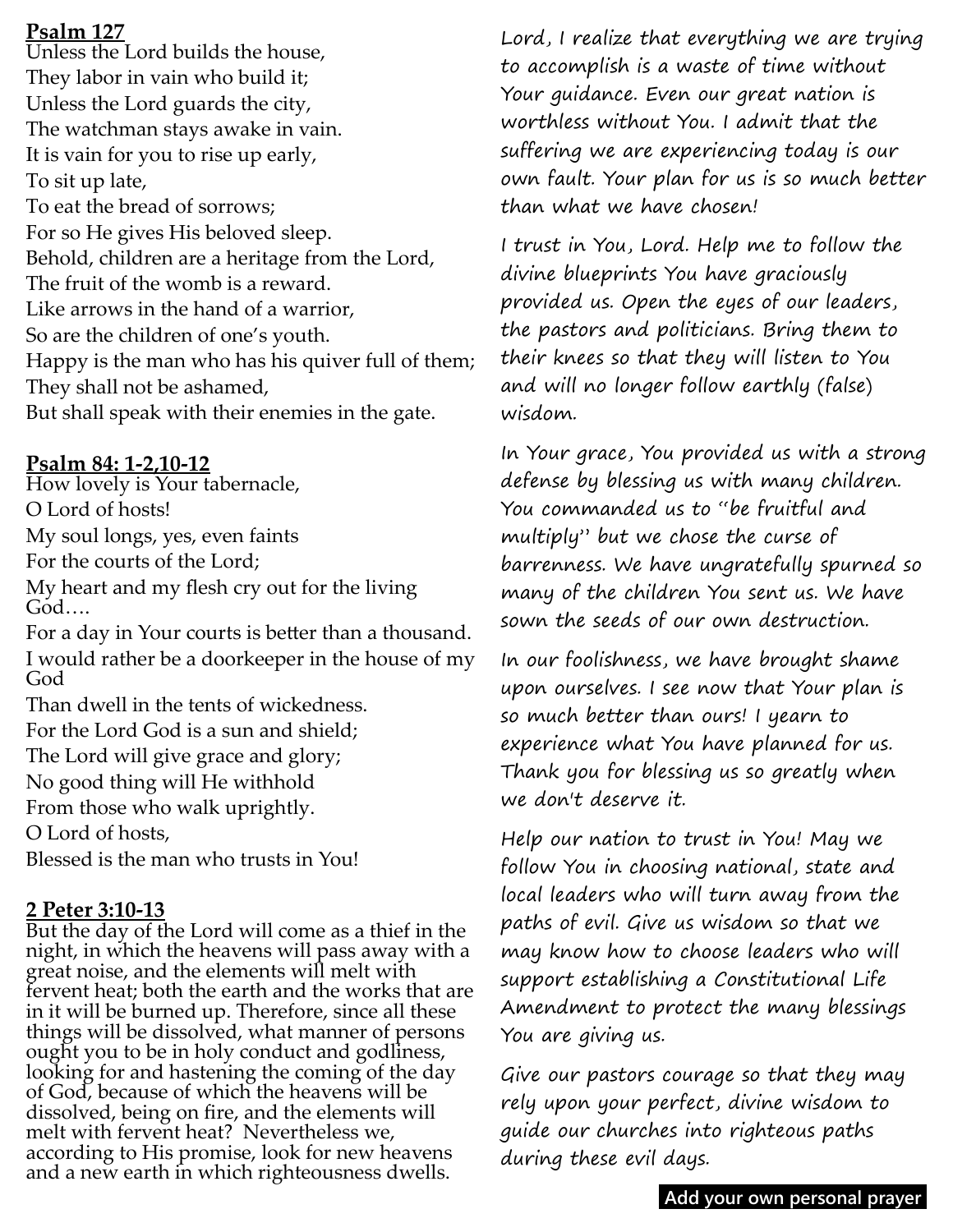#### **Psalm 10:1-2,8-18**

Why do You stand afar off, O Lord? Why do You hide in times of trouble? The wicked in his pride persecutes the poor; Let them be caught in the plots which they have devised….

He sits in the lurking places of the villages; In the secret places he murders the innocent; His eyes are secretly fxed on the helpless. He lies in wait secretly, as a lion in his den;

He lies in wait to catch the poor;

He catches the poor when he draws him into his net.

So he crouches, he lies low,

That the helpless may fall by his strength.

He has said in his heart,

"God has forgotten;

He hides His face;

He will never see."

Arise, O Lord!

O God, lift up Your hand!

Do not forget the humble.

Why do the wicked renounce God?

He has said in his heart,

"You will not require an account."

But You have seen, for You observe trouble and grief,

To repay it by Your hand.

The helpless commits himself to You; You are the helper of the fatherless.

Break the arm of the wicked and the evil man; Seek out his wickedness until You find none.

The Lord is King forever and ever;

The nations have perished out of His land.

Lord, You have heard the desire of the humble; You will prepare their heart;

You will cause Your ear to hear,

To do justice to the fatherless and the oppressed, That the man of the earth may oppress no more.

#### **James 1:26-27**

If anyone among you thinks he is religious, and does not bridle his tongue but deceives his own heart, this one's religion is useless. Pure and undefiled religion before God and the Father is this: to visit orphans and widows in their trouble, and to keep oneself unspoted from the world.

Only You can get us out of this mess, God! Be present here with us today! Work in us and through us to accomplish Your purpose in this evil place.

#### (Intercede for a child whose life is scheduled to be killed here this week.)

Lord, this tiny child is so helpless without You! I know You created him for a special purpose, so show Your power here today!

So many are plotting together today to end his life! They think You don't see what they are doing (or maybe they think You don't care). Some of them even think You will automatically forgive them for destroying him!

But You are a God of justice, not evil! You see everything they are doing, and I know that You hear his helpless cry. Give his father courage to protect him today. If not, I claim Your promise, that You will act as his father today. You will guard His life!

Frustrate their evil plans! Let them see today that You are strong on behalf of this tiny child. If they seek a sign from You, let us be that sign. Tell us what You want us to do to protect his life.

Expose any lie his parents are clinging to today in their decision to end his life. Inspire us with Your words of wisdom to refute every statement that is not from You.

May everybody in this place fear You today, understanding that all of us will one day give an account to You for what we do here today.

Keep our consciences clean, protecting us from anything our adversary seeks to use to stain us.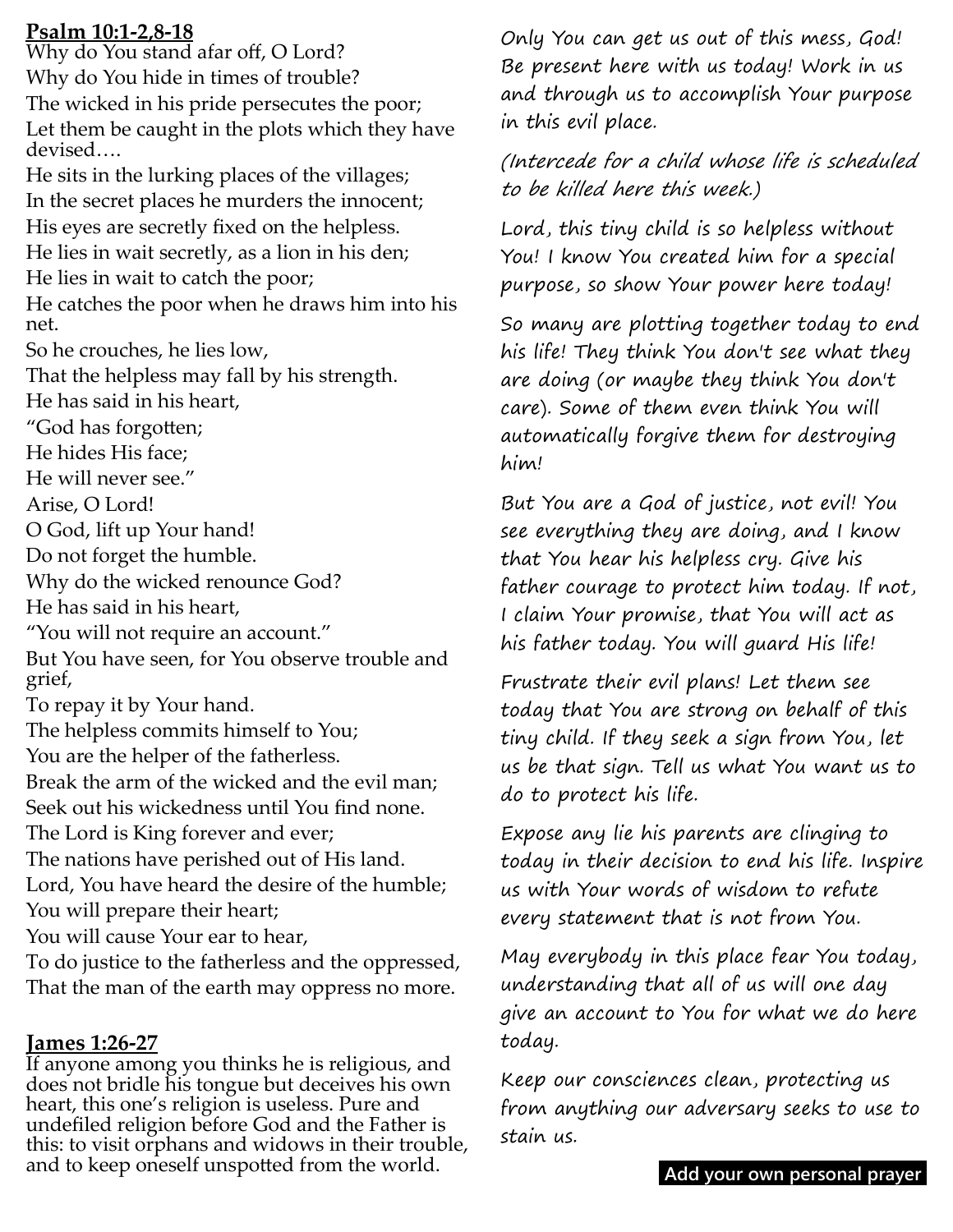#### **Psalm 106: 1-2,6,36-40,44-45**

Praise the Lord! Oh, give thanks to the Lord, for He is good! For His mercy endures forever. Who can utter the mighty acts of the Lord? Who can declare all His praise?... We have sinned with our fathers, We have committed iniquity, We have done wickedly…. They served their idols, Which became a snare to them. They even sacrificed their sons And their daughters to demons, And shed innocent blood, The blood of their sons and daughters, Whom they sacrificed to the idols of Canaan; And the land was polluted with blood. Thus they were defled by their own works, And played the harlot by their own deeds. Therefore the wrath of the Lord was kindled against His people, So that He abhorred His own inheritance. Nevertheless He regarded their affliction, When He heard their cry;

And for their sake He remembered His covenant, And relented according to the multitude of His mercies.

#### **Psalm 102:17-22**

He shall regard the prayer of the destitute, And shall not despise their prayer.

This will be written for the generation to come, That a people yet to be created may praise the Lord.

For He looked down from the height of His sanctuary;

From heaven the Lord viewed the earth,

To hear the groaning of the prisoner, To release those appointed to death….

#### **Acts 3:18-19**

But those things which God foretold by the mouth of all His prophets, that the Christ would sufer, He has thus fulflled. Repent therefore and be converted, that your sins may be bloted out, so that times of refreshing may come from the presence of the Lord.

Lord, we are so thankful for Your mercy and goodness today, but knowing that You are also just, we tremble when we consider Your power.

We and our neighbors have fallen into the devil's trap, because we believed his lie instead of Your truth. Instead of honoring You and following Your law, we chose to replace You with false gods. We confess that we have been seeking our own immediate pleasure instead of following the holy paths You set before us. Now our precious children are paying the ultimate price for our sin.

For too long we have looked the other way as our innocent little neighbors have been brutally killed here. We are ashamed of ourselves, because we know that we are without excuse.

The blood of these precious children, the children You sent to strengthen and bless us, now pollutes this land You entrusted to us.

We turn away from these repulsive actions, crying out to You to cleanse our hearts and save us from the suffering we deserve, through the holy blood Jesus shed for us on the cross.

Forgive us, Lord! Thank you for paying the ultimate penalty for our sins. Make us ambassadors of Your grace today, bringing Your hope to our neighbors who have lost all hope, bringing Your love to our neighbors who have lost all love. Give us courage to follow wherever You lead as we seek to rescue our precious little neighbors.

Refresh us with Your infinite grace. Convert our hearts so that we are no longer tools of the devil, but tools of our Creator.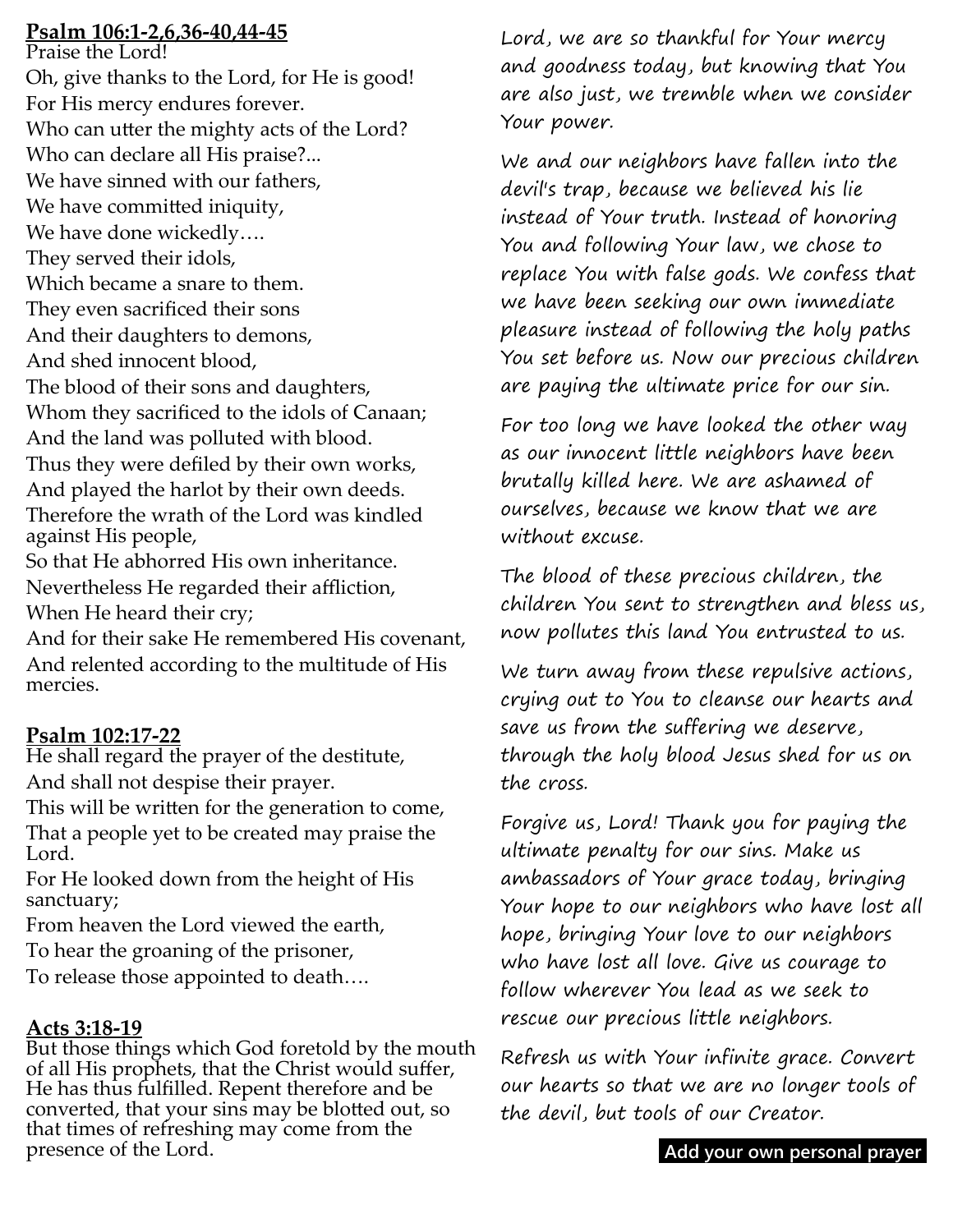#### **Psalm 32:3-5**

When I kept silent, my bones grew old Through my groaning all the day long. For day and night Your hand was heavy upon me; My vitality was turned into the drought of summer. Selah

I acknowledged my sin to You,

And my iniquity I have not hidden.

I said, "I will confess my transgressions to the LORD,"

And You forgave the iniquity of my sin. Selah **Psalm 34:18**

The LORD is near to those who have a broken heart,

And saves such as have a contrite spirit.

#### **Psalm 38:3-5**

There is no soundness in my flesh Because of Your anger,

Nor any health in my bones Because of my sin.

For my iniquities have gone over my head; Like a heavy burden they are too heavy for me. My wounds are foul and festering

Because of my foolishness.

#### **Psalm 51:10-14**

Create in me a clean heart, O God, And renew a steadfast spirit within me.

Do not cast me away from Your presence, And do not take Your Holy Spirit from me. Restore to me the joy of Your salvation,

And uphold me by Your generous Spirit. Then I will teach transgressors Your ways,

And sinners shall be converted to You.

Deliver me from the guilt of bloodshed, O God, The God of my salvation,

And my tongue shall sing aloud of Your righteousness.

#### **Psalm 102:17-18**

He shall regard the prayer of the destitute, And shall not despise their prayer.

This will be written for the generation to come, That a people yet to be created may praise the LORD.

#### **2 Corinthians 7:9-10**

Now I rejoice, not that you were made sorry, but that your sorrow led to repentance. For you were made sorry in a godly manner, that you might suffer loss from us in nothing. 10 For godly sorrow produces repentance leading to salvation, not to be regretted; but the sorrow of the world produces death.

(Pray for each mother who aborted her baby here this week.)

God, help her to acknowledge her sin before You, to confess her transgression to You. Then please forgive her sins, heal her heart and restore her vitality so that she may serve You with all of her strength.

Lord, if her heart is broken, help her to know that You are near. If her heart is still hard and unrepentant, please break through that hardness so that she can experience Your healing presence.

Lord, this burden of guilt from killing her own child is too great for her to bear. Please help her to cast her burdens on You so that You can carry them for her.

Purify her heart, God. Let Your Spirit fill her so that she may be used for the purpose for which You created her. Don't allow her to be oppressed under this burden of guilt, but carry this burden for her as she repents. Don't allow the devil to shame her into silence. No, fill her with your joy and loose her tongue so that she may carry the testimony of what You have done to many others, so that she will be used as a channel of Your forgiveness and healing, teaching others to turn to You from their sin.

Jesus, help her to know that You will hear her prayer; don't allow the devil to trick her into believing that her shame is too great for You to bear. Let her prayers come forth, and let the testimony of Your healing and forgiveness be amplified so that children who have not yet been created may live to fulfill their destiny of bringing glory to You.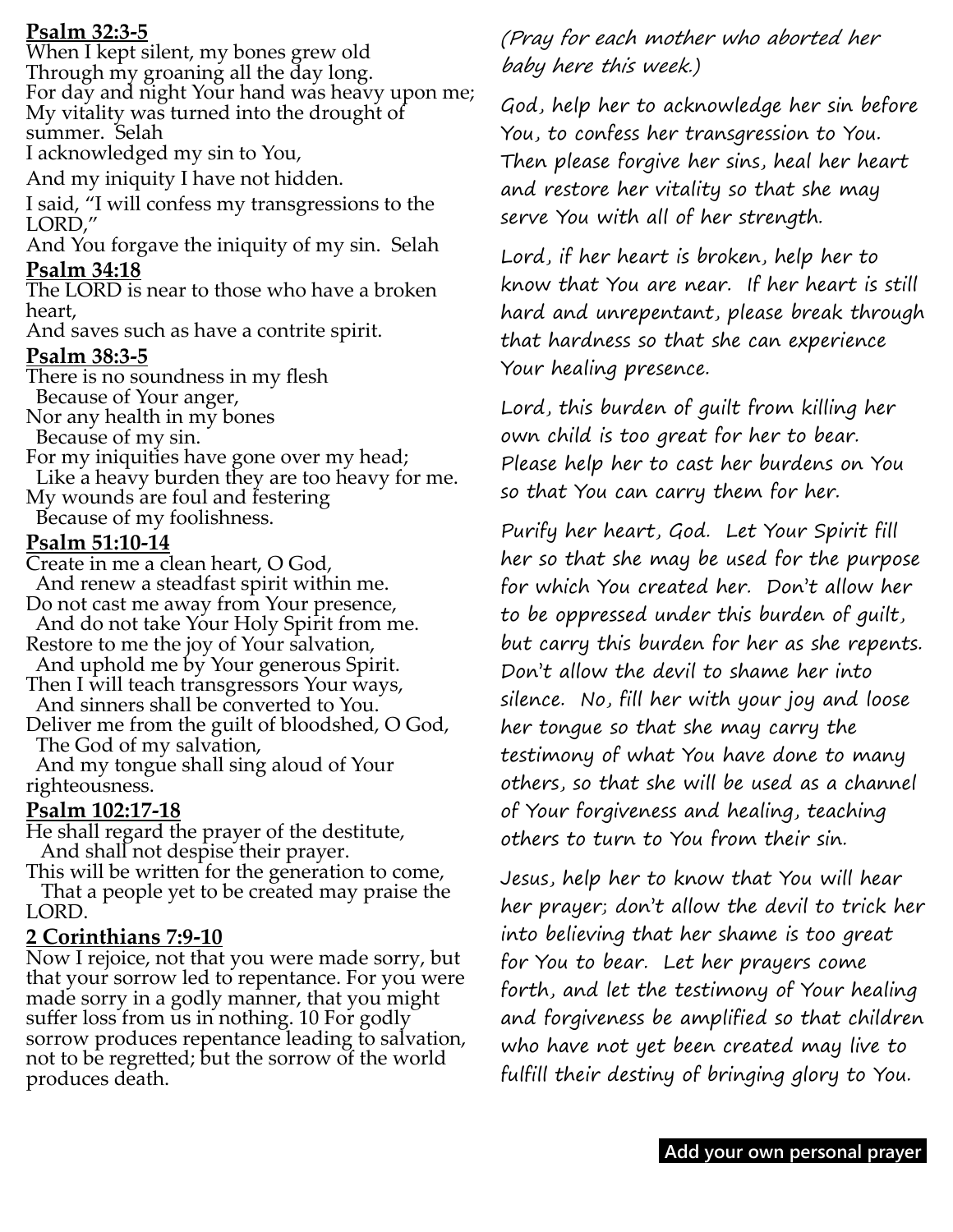Give ear to my words, O Lord, Consider my meditation. Give heed to the voice of my cry,

My King and my God,

For to You I will pray.

My voice You shall hear in the morning,  $O$  Lord;

In the morning I will direct it to You,

And I will look up.

For You are not a God who takes pleasure in wickedness,

Nor shall evil dwell with You.

The boastful shall not stand in Your sight; You hate all workers of iniquity.

You shall destroy those who speak falsehood; The Lord abhors the bloodthirsty and deceitful man.

But as for me, I will come into Your house in the multitude of Your mercy;

In fear of You I will worship toward Your holy temple.

Lead me, O Lord, in Your righteousness because of my enemies;

Make Your way straight before my face.

For there is no faithfulness in their mouth;

Their inward part is destruction;

Their throat is an open tomb;

They flatter with their tongue.

Pronounce them guilty, O God!

Let them fall by their own counsels;

Cast them out in the multitude of their transgressions,

For they have rebelled against You.

But let all those rejoice who put their trust in You; Let them ever shout for joy, because You defend them;

Let those also who love Your name Be joyful in You.

For You, O Lord, will bless the righteous; With favor You will surround him as with a shield.

#### **Philippians 3:17-19**

Brethren, join in following my example, and note those who so walk, as you have us for a patern. For many walk, of whom I have told you often, and now tell you even weeping, that they are the enemies of the cross of Christ: whose end is destruction, whose god is their belly, and whose glory is in their shame—who set their mind on earthly things.

Lord, thank You for listening to my concerns today. It is only through Your mercy that I dare to approach You. I look to You alone for guidance in this hour of darkness. Rule in my life today! Rule over this place of darkness today!

I know that You are holy, and that You detest the wicked deeds which are committed in this place. I know that those who kill these children and those who speak deceptive words of flattery to their mothers have no hope of seeing You unless they repent. When they think they can kill with no consequences, help them to see that without You they are dead, inside and out, without hope in this world or the next. When they callously seek to profit from the misery of others, show them the futility of their actions today.

But keep me from focusing on their sins: lead me to acknowledge my own wicked actions. Please help me to do what is right in front of our enemies, and help me to be a good example to others who are here. As you lead me into everything good and guard me from everything bad, help me to continually seek Your face so that I never stray from Your path.

On the other hand, don't let me boast in anything good I do. Guard me from any prideful deeds, reminding me that Your abundant mercy is my only hope.

I celebrate Your mercy, Lord, knowing that I can trust You to defend me no matter what happens here today. Thank you for graciously protecting me from every attack. Thank you for your faithful, trustworthy leadership.

 **Add your own personal prayer**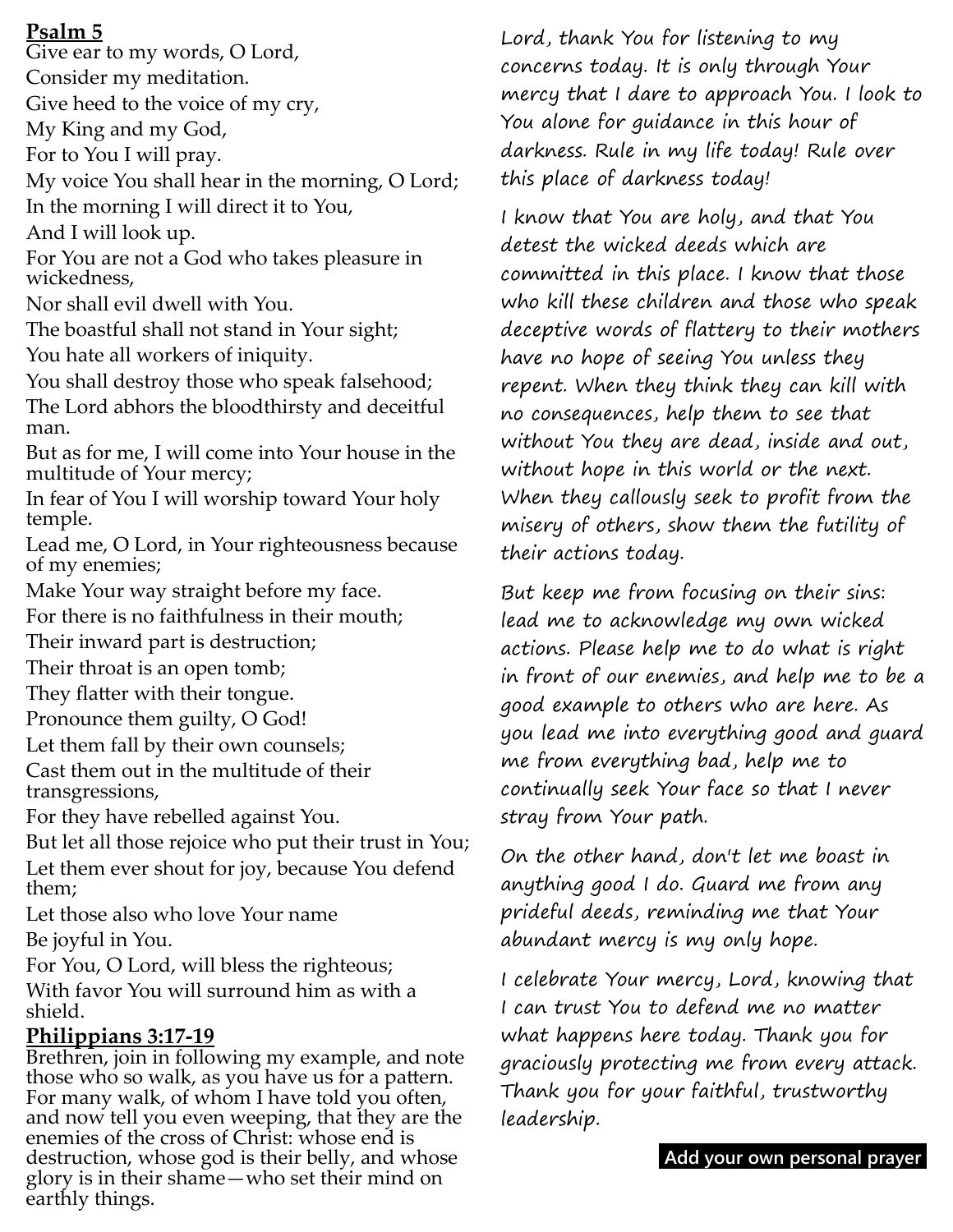**Psalm 94:1-15,20-23**  $\overline{O}$  Lord God, to whom vengeance belongs— O God, to whom vengeance belongs, shine forth! Rise up, O Judge of the earth; Render punishment to the proud. Lord, how long will the wicked, How long will the wicked triumph? They utter speech, and speak insolent things; All the workers of iniquity boast in themselves. They break in pieces Your people, O Lord, And afflict Your heritage. They slay the widow and the stranger, And murder the fatherless. Yet they say, "The Lord does not see, Nor does the God of Jacob understand." Understand, you senseless among the people; And you fools, when will you be wise? He who planted the ear, shall He not hear? He who formed the eye, shall He not see? He who instructs the nations, shall He not correct, He who teaches man knowledge? The Lord knows the thoughts of man, That they are futile. Blessed is the man whom You instruct, O Lord, And teach out of Your law, That You may give him rest from the days of adversity, Until the pit is dug for the wicked. For the Lord will not cast off His people, Nor will He forsake His inheritance. But judgment will return to righteousness, And all the upright in heart will follow it.... Shall the throne of iniquity, which devises evil by law, Have fellowship with You? They gather together against the life of the righteous, And condemn innocent blood. But the Lord has been my defense, And my God the rock of my refuge. He has brought on them their own iniquity, And shall cut them off in their own wickedness; The Lord our God shall cut them off.

#### **Matthew 18:5-6**

"Whoever receives one litle child like this in My name receives Me. Whoever causes one of these litle ones who believe in Me to sin, it would be better for him if a millstone were hung around his neck, and he were drowned in the depth of the sea."

Can the innocent children who are secretly killed here be hidden from Your eyes? No, I'm sure that You care for them now more than ever, and that You will receive their souls into Your presence in Your mercy.

As the abortion staff members piece back together the broken bodies, looking at the tiny eyes and ears of these children You created, prick their consciences. Bring them to the realization that You have seen and heard everything they have done in this place, and that You will hold them responsible for their heinous actions. May they realize that every time they harmed one of these children, it was as if they were callously crucifying You again. Expose the emptiness of every boast they make.

When politicians stand for wickedness, expose their hypocrisy. When they pretend to support You and Your children while secretly bowing to those who kill children and those who hate You, reveal the truth, especially to Your own people. Help us to never cast a foolish vote for one of Your enemies.

Just as You know the heart of every abortion worker and every politician, You know my heart, and You see every time my mind strays from Your will. Grant me the grace to receive every child You send me, in Your name. When I feel like I am not ready to receive another child, remind me of Your presence within them.

Thank You for sending Your Son to save me, and sending the Holy Spirit to teach me to follow Your laws. Help me to rest in Your sovereignty until the day when I see Your face.

 **Add your own personal prayer**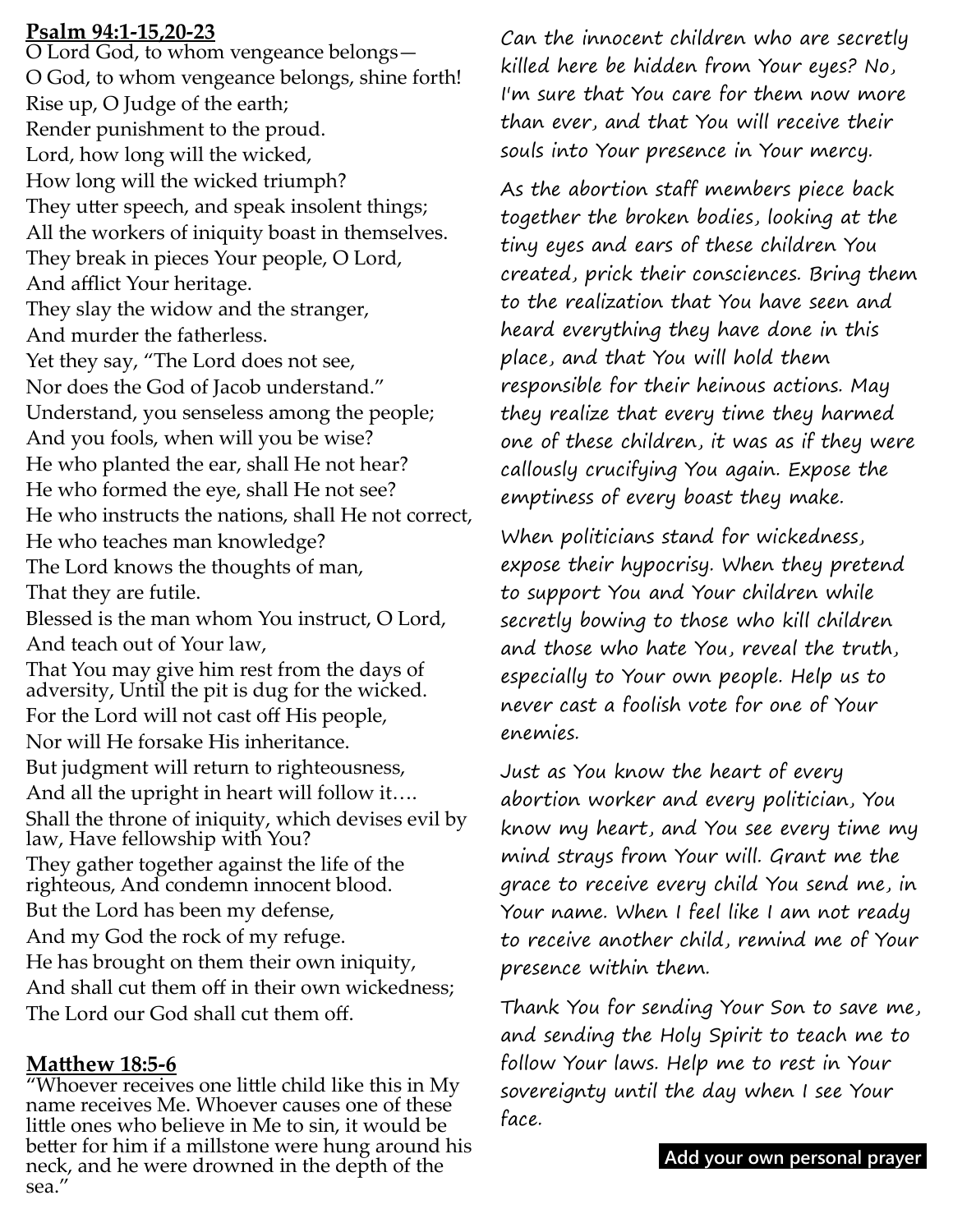#### **Psalm 115:1-8,11-18**

Not unto us, O Lord, not unto us, But to Your name give glory, Because of Your mercy, Because of Your truth. Why should the Gentiles say, "So where is their God?" But our God is in heaven; He does whatever He pleases. Their idols are silver and gold, The work of men's hands. They have mouths, but they do not speak; Eyes they have, but they do not see; They have ears, but they do not hear; Noses they have, but they do not smell; They have hands, but they do not handle; Feet they have, but they do not walk; Nor do they mutter through their throat. Those who make them are like them; So is everyone who trusts in them…. You who fear the Lord, trust in the Lord; He is their help and their shield. The Lord has been mindful of us; He will bless us; He will bless the house of Israel; He will bless the house of Aaron. He will bless those who fear the Lord, Both small and great. May the Lord give you increase more and more, You and your children. May you be blessed by the Lord, Who made heaven and earth. The heaven, even the heavens, are the Lord's; But the earth He has given to the children of men. The dead do not praise the Lord, Nor any who go down into silence. But we will bless the Lord From this time forth and forevermore. Praise the Lord!

#### **1 Corinthians 6:19-20**

Or do you not know that your body is the temple of the Holy Spirit who is in you, whom you have from God, and you are not your own? For you were bought at a price; therefore glorify God in your body and in your spirit, which are God's.

Be glorified, Lord, through everything we say and do here today. Never let us be confident because of any works we have done, or because of any words we have spoken in prayer or ministry, but may our confidence be only in You.

You purchased us, through the sinless blood of Jesus Christ when He died for us on the cross. Our only purpose now is to live for Your glory.

We trust only in You. Reveal Yourself to those who trust in the works of their own hands – works which will never be able to save them. Open their eyes to the worthlessness of their own actions, and help them to see how eager and able You are to rescue them from their foolishness.

Thank you for setting us on a path of good works here on earth today. Thank you for making us stewards of Your creation. We know that without You we can't accomplish anything good, but You have led us to amazing victories in Your Name. May all of the glory go to You!

You have always been faithful to lead and protect us, as You promised, so we will fulfill our promise to give You the credit for every good thing that happens here today.

We give You the glory for every blessing. We give You thanks for every child You save from this place of death. We give You thanks for every child You plan to give to us – prepare our hearts to receive the blessings you have planned.

We give You thanks, and all glory and honor, for every victory over the forces of darkness!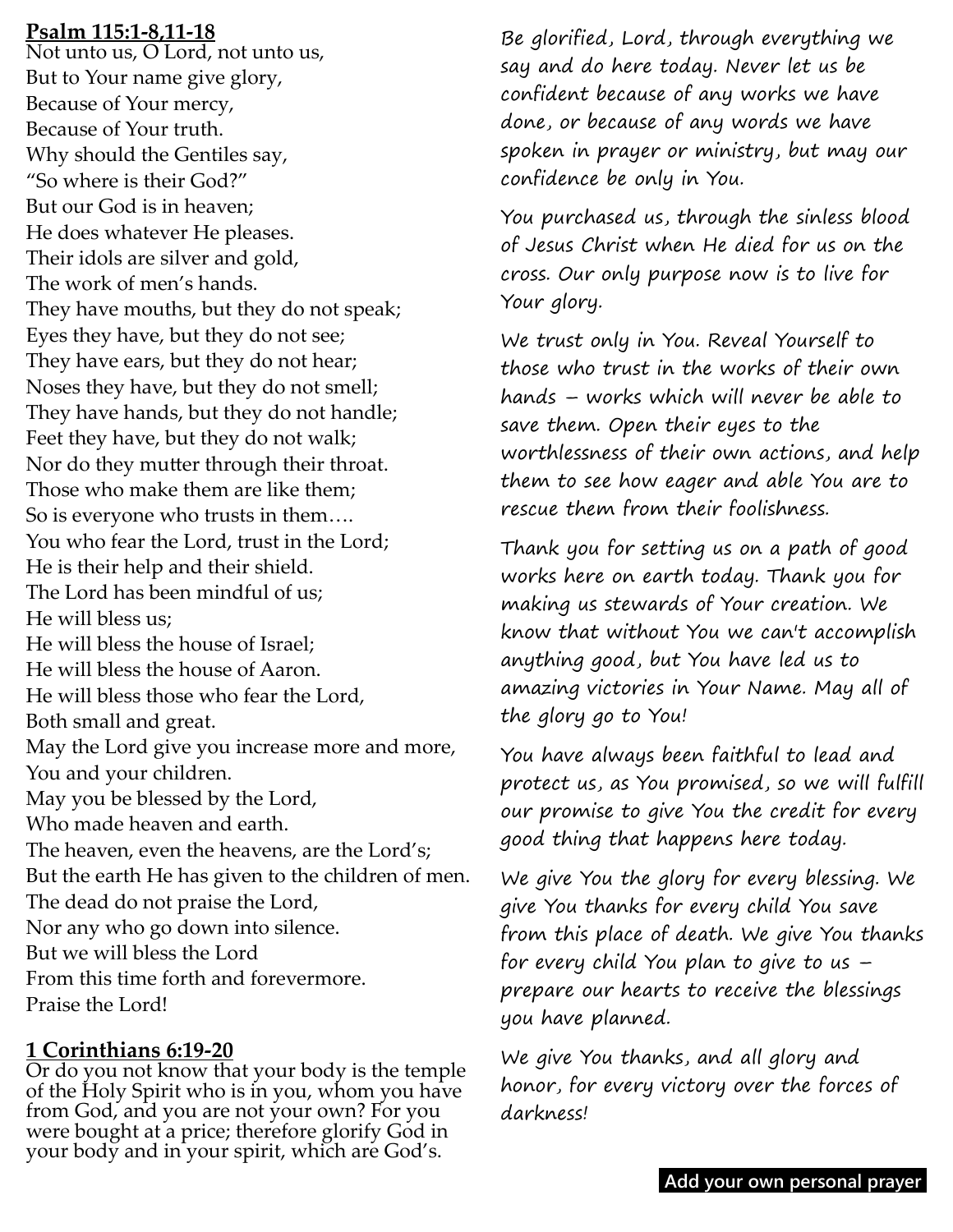# *Ora et labora*

**Never let the devil deceive you into substituting your prayers for work. If you believe enough to pray to end abortion, you need to work to end abortion (taking your own prayers seriously)!**